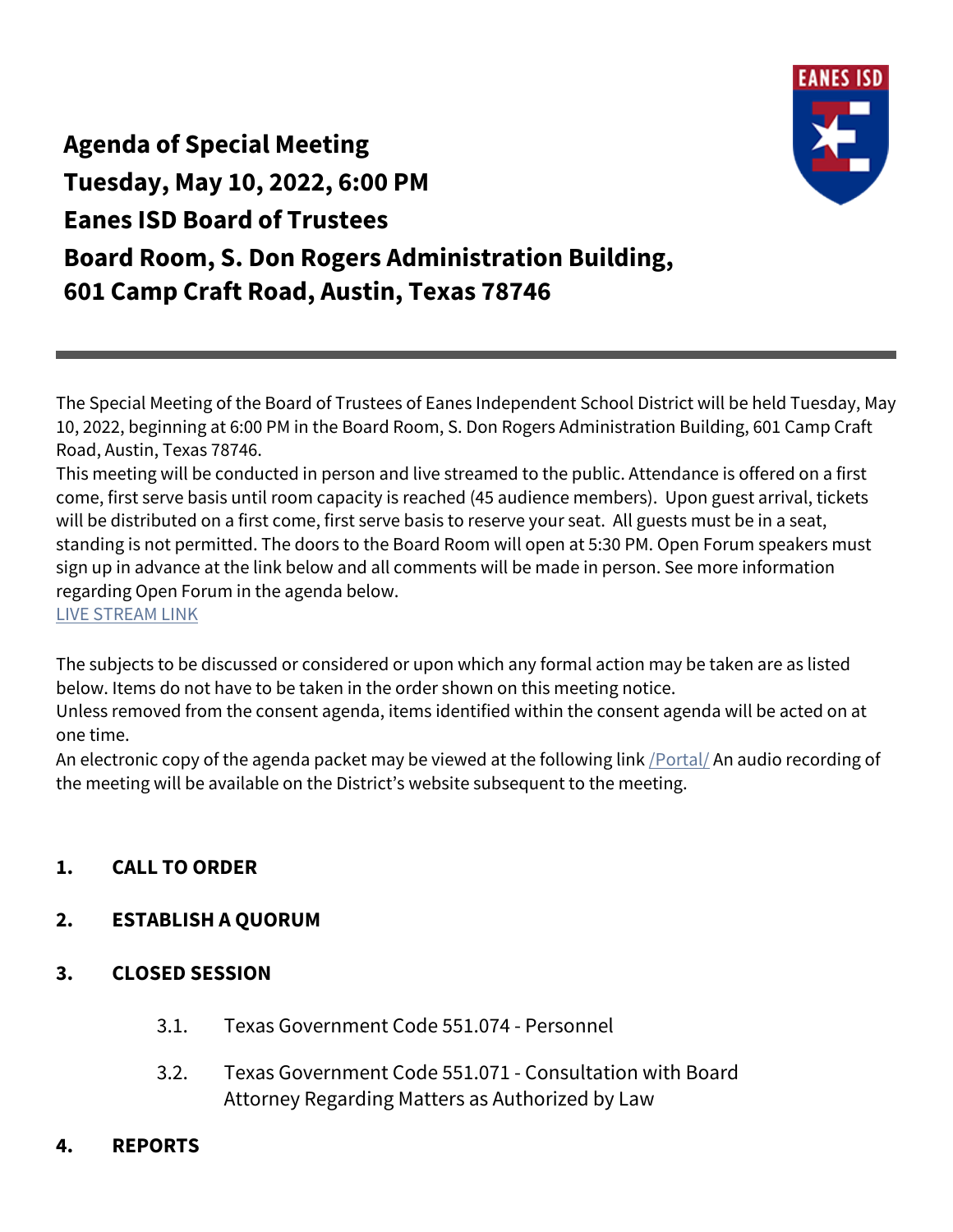### 4.1. Superintendent's Report

### **5. OPEN FORUM**

Individuals wishing to address the Board of Trustees during Open Forum are required to sign-up by 12:00 p.m. on the day before the meeting. Each speaker has a time limit of one (1) to three (3) minutes, which will be decided at the Board Meeting in order to accommodate all registered speakers. Specific factual information and recitation of existing policy may be furnished in response to inquiries, but Board Members and the Superintendent cannot answer questions or concerns posed by individuals during Open Forum. Please be aware that the audio of Open Forum is recorded as part of the recording of the entire meeting and is published on the District's website without alteration. A person who chooses to speak in Open Forum is consenting to the online publication of their comments.

To sign-up to speak during Open Forum, please use the following link:

[OPEN FORUM COMMENT SIGN UP LINK.](https://forms.gle/H7YeJ9JgTPQc97fbA)

For more information, please see Board Policy at [https://pol.tasb.org/Policy/Download/1151?filename=BED\(LOCAL\).pdf](https://pol.tasb.org/Policy/Download/1151?filename=BED(LOCAL).pdf)

## **6. DISCUSSION**

- 6.1. Diversity, Equity and Inclusion Committee End of Year Report [Discussion Sheet\\_Diversity, Equity and Inclusion Committee End of](https://eanesisd.communitybydiligent.com/document/ac747c61-9315-4579-8ad4-d493bfe71877)  [Year Report](https://eanesisd.communitybydiligent.com/document/ac747c61-9315-4579-8ad4-d493bfe71877)  $\mathscr{D}$ Presentation\_Diversity, Equity and Inclusion Committee End of Year [Report](https://eanesisd.communitybydiligent.com/document/3e5ada2a-579f-4fd7-be03-d03ef85ec1fd)  $\mathscr{D}$
- 6.2. Diversity, Equity and Inclusion Committee Charter Revisions [Discussion Sheet\\_Diversity, Equity and Inclusion Committee Charter](https://eanesisd.communitybydiligent.com/document/b9db5e1a-f146-4711-a8d8-cbd9302ee511)  [Revisions](https://eanesisd.communitybydiligent.com/document/b9db5e1a-f146-4711-a8d8-cbd9302ee511)  $\mathscr{D}$

[Diversity, Equity and Inclusion Committee Charter Revisions](https://eanesisd.communitybydiligent.com/document/c4b6bed5-980e-41ac-8f91-c7d23f35cfe2)  $\mathscr D$ 

- 6.3. 2022-23 Employee Compensation and Benefits Discussion Sheet 2022-23 Employee Compensation and Benefits  $\mathscr{D}$ [Presentation\\_2022-23 Employee Compensation and Benefits](https://eanesisd.communitybydiligent.com/document/decea3ac-dd72-4774-9305-de413d09ca76)  $\mathscr D$
- 6.4. School Safety and Health Advisory Council (SSHAC) Health and Human Sexuality Curriculum Recommendation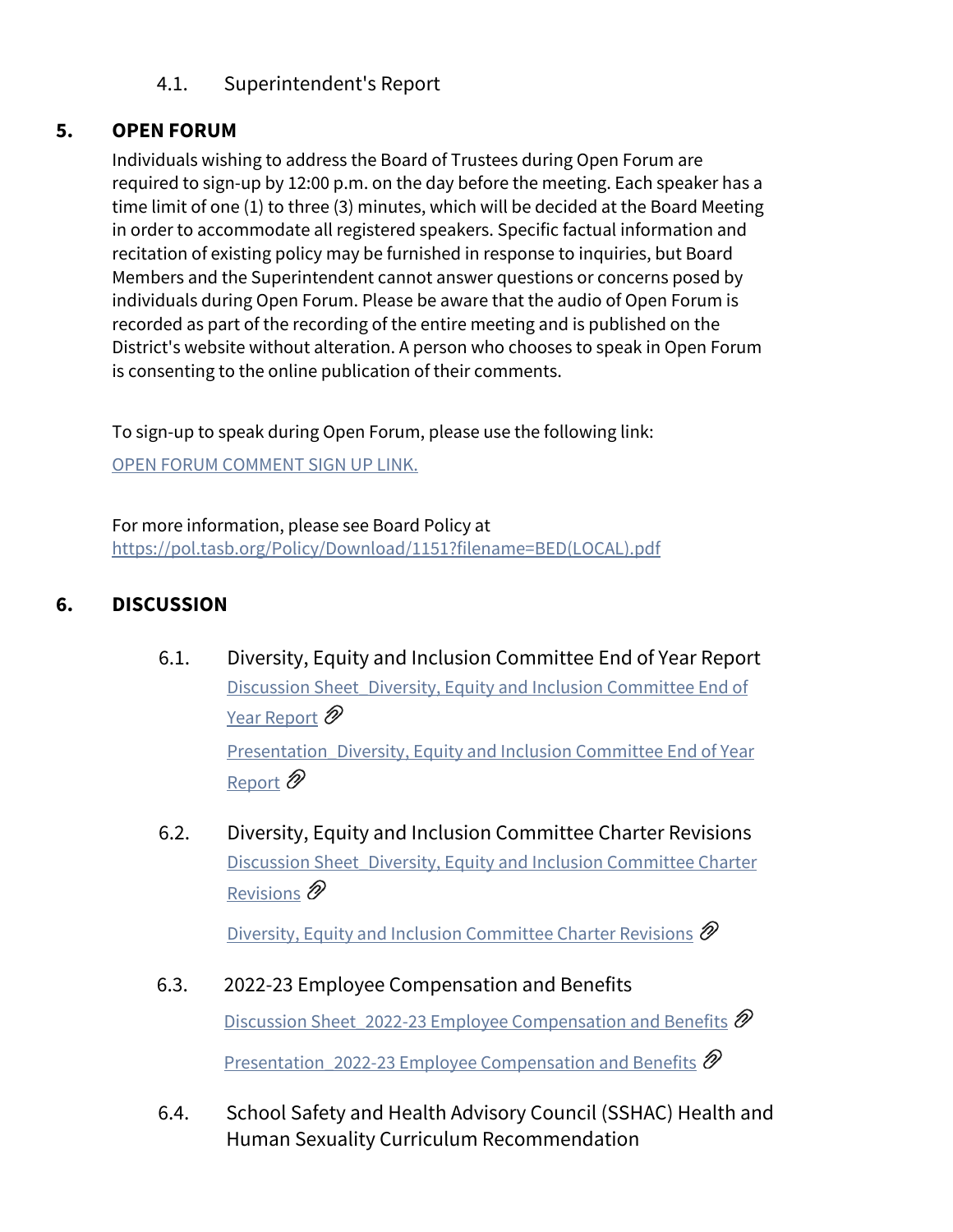[Discussion Sheet\\_School Safety and Health Advisory Council \(SSHAC\)](https://eanesisd.communitybydiligent.com/document/c5491362-ff06-4ab8-82e1-dd907862600e)  [Health and Human Sexuality Curriculum Recommendation](https://eanesisd.communitybydiligent.com/document/c5491362-ff06-4ab8-82e1-dd907862600e)  $\mathscr D$ Presentation School Safety and Health Advisory Council (SSHAC) [Health and Human Sexuality Curriculum Recommendation](https://eanesisd.communitybydiligent.com/document/761c8cc7-9b8a-48a7-9209-f22dc0d29d14)  $\mathscr{D}$ 

# **7. ACTION**

7.1. Award Request for Qualifications for Annual Financial Audit Action Sheet Request for Qualifications (RFQ) for Accounting Services D)

[Memo\\_Request for Qualifications \(RFQ\) for Accounting Services](https://eanesisd.communitybydiligent.com/document/fc91e3af-aff7-4000-85b8-8612f9f0ab6e)  $\mathscr D$ 

- 7.2. School Safety and Health Advisory Council (SSHAC) Health and Human Sexuality Curriculum Recommendation Action Sheet School Safety and Health Advisory Council (SSHAC) [Health and Human Sexuality Curriculum Recommendation](https://eanesisd.communitybydiligent.com/document/55f1cda4-37cd-4458-8c08-fee79abd698d)  $\mathscr D$
- 7.3. 2022-23 Employee Compensation and Benefits Action Sheet 2022-23 Employee Compensation and Benefits  $\mathscr{D}$

## **8. UPCOMING MEETINGS**

- 8.1. May 24, 2022 Regular Meeting
- 8.2. June 7, 2022 Study Session
- 8.3. June 14, 2022 Team Building

## **9. ADJOURN**

If, during the course of the meeting covered by this agenda, the Board should determine that a closed session of the Board should be held or is required in relation to any item included on this agenda, then such closed session as authorized by Section 551.001 et seq of the Texas Government Code (the Open Meetings Act) will be held by the Board at that date and hour in this agenda or as soon after the commencement of the meeting covered by this agenda as the Board may conveniently meet in such closed session concerning any and all subjects and for any and all purposes permitted by Sections 551.071 – 551.084, inclusive, of the Open Meetings Act.

This notice was posted in compliance with the Texas Open Meeting Act on May 5, 2022 at 2:30 PM.